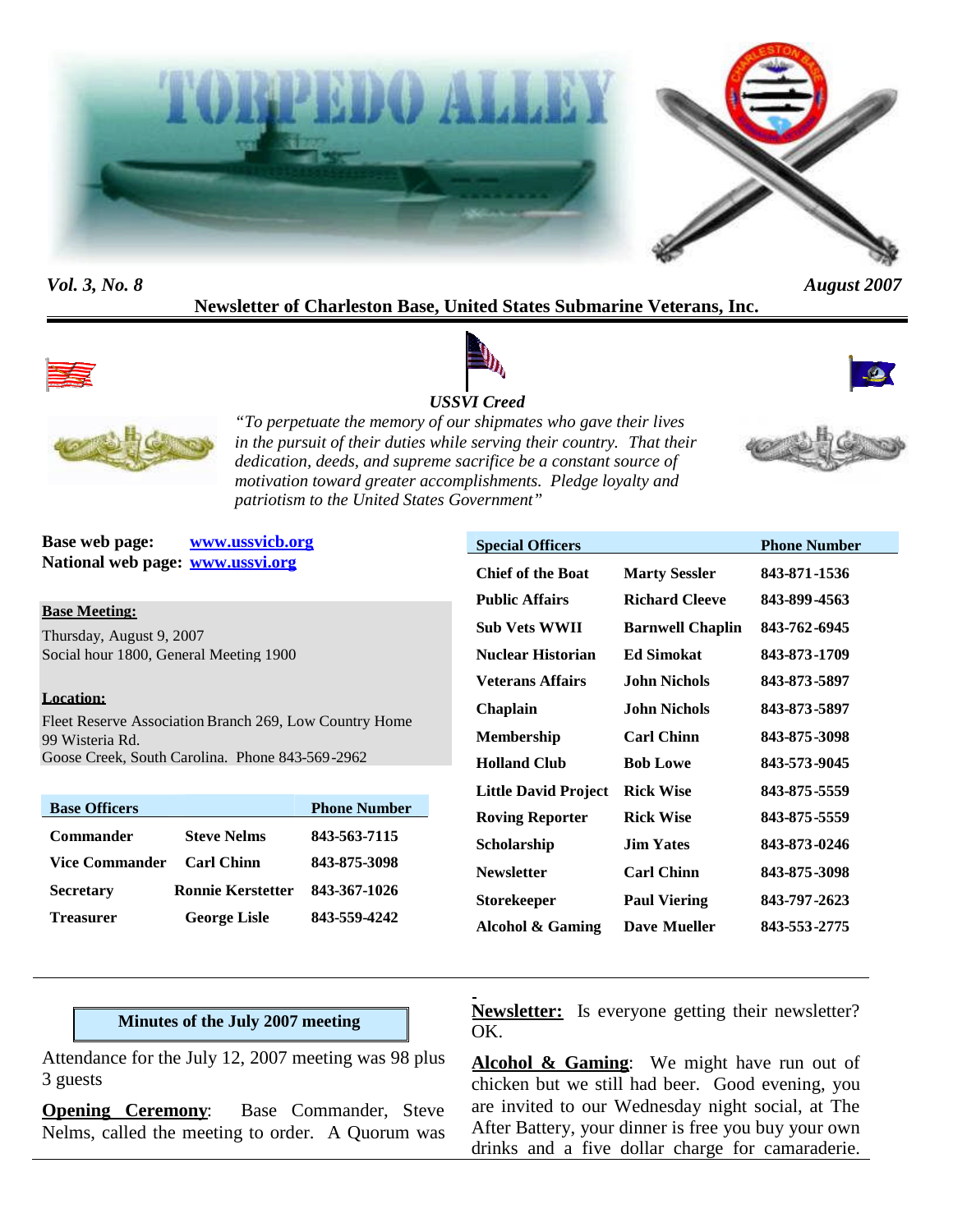present and the meeting was commenced at 1900.

**Scholarship:** Gregory Stabler, son of Bill and Dona Stabler, a graduate of Summerville high school with a collection but because the state of the state of the state of the state of the state of the state of the state of the state of the state of the state of the state of th GPA of greater then five, is the recipient of the Charleston Base \$500 scholarship for 2007. Gregory will be attending Clemson University, majoring in computer science. Congratulations on behalf of Jim Yates, the scholarship committee, and all members. Well done! The presentation was made by Julian and Carl.

**Holland Club**: Stacy Power, made the presentation to Danny Davis, qualified for more than fifty years. Danny qualified on the USS Sterlet SS392. We welcome you into the Holland Club and are pleased to award you this honor.

**Introductions**: Two new people were introduced; Scott Bullington, ET Nuke and Abe Jenkins, qualified in 1944 on the Guvina SS352. Abe made three war patrols and retired in 1951. Welcome aboard.

**Secretary:** Assistant Secretary Roger Gibson asked for a motion to approve the meeting minutes from last month. A motion was made and seconded. Minutes approved.

**Treasurer**: George Lisle gave the treasurer's report.

**Storekeeper**: Paul Viering reminded everyone "if you ordered something, pick it up".

**Chaplain**: If any of us know of some one who is sick we need to know about it, let the board members know!

Mike Mulkey's son, Charleston Fire Capt. Louis Mulkey, died in the line of duty on June 18th. The base sent the family a card offering our condolences and assistance if needed.

Also lost during the same fire was Charleston Fire Capt. Billy Hutchinson. Billy was well known to many of us who had our hair cut at William's Barber Shop in Goose Creek. The base sent cards to both the family and to the barbershop offering our condolences.

Jim Keller had cancer surgery on June 19th. It went very well and he is home recovering. The doctor has given him the OK to go on vacation. The base sent him a get-well card.

RADM Eugene Fluckey, Medal of Honor Recipient and skipper of USS BARB during WWII, passed away on June 29th. The base sent a card of

We play games and tell lots of lies, it takes you twenty minutes to get there, we would love for you to come. But not for the ones that watch Desperate We operate separate from base finances, and have donated monies back to Charleston Base. In the last two years we have donated a sizable amount, and this is about two percent of the base members that participate.

This is a major means of support to our base. If any member has a question just ask Dave Mueller and you will get a tactful answer. Example, who would like to store the float at their house, I don't think so plus the maintenance.

Coolers for use at our functions each having drain plugs, please when you drag them don't destroy the drain plugs. Dave Mueller has a chart to assess the manpower needed to lift a fully loaded cooler, see him for this procedure. Torpedomen excluded, you must be able to read!

Last meeting there was an attempt to denigrate one of the base commander's appointee's. The base commander asked the head of gaming and alcohol to investigate……report follows…

The two individuals were found out, Dave Rein and Clyde Peters, both officer's from the now defunct star program, made an attempt to over throw "Our Beloved Dave Mueller". This was nipped in the bud, their accusations were unjustified and were taken to the wood shed for a whipping. They now have repented, but as a further punishment all Makers Mark has been removed from The After Battery and the title of ticket tearing officer has been removed from Clyde Peters. In ending there was one other culprit involved, but for protection to his family his name will not be revealed, but he is a Quartermaster!

**Vice Commander Report**: At the last meeting the membership approved the purchase of a new PA system. It's on order and should be received next week.

**Fleet Reserve:** Dave Rein expressed apologies for the cards that were deactivated. We have control, they are only for the members of branch 269. You have to belong to the FRA. Cards issued to nonmembers were deactivated and your money will be refunded. Again, please accept our apology

**Chief of the Boat**: USS Ling petitions are being circulated on various tables. Please sign them so we can save the Ling at the naval museum. The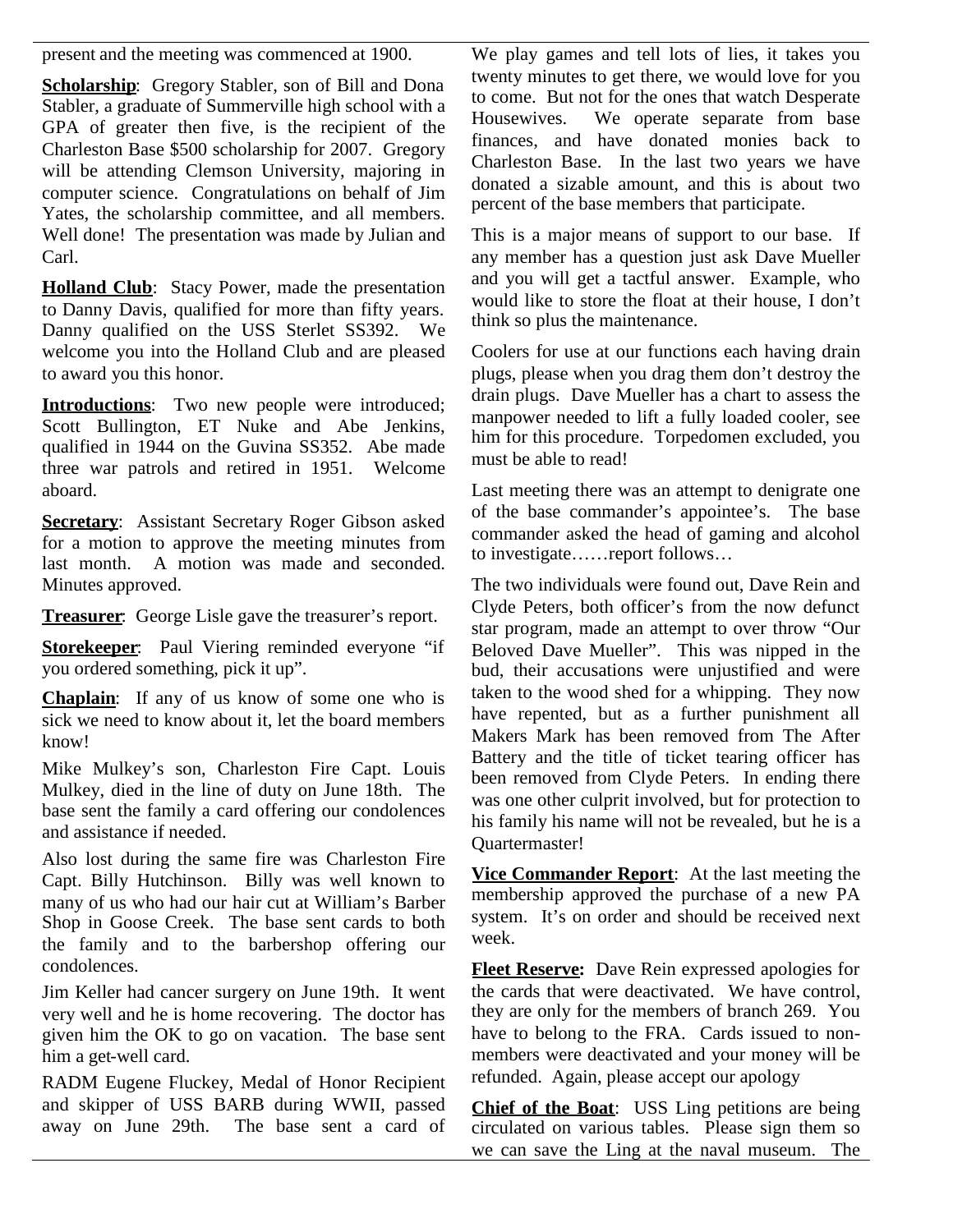condolences to the family.

RMCS (SS) (Retired) Duane Anderson passed away on June 30th. On July 5th, five members from the Charleston Base held a short memorial service for Senior Chief Anderson at the funeral home. The base also sent the family a card offering our condolences and assistance if needed.

George Wells was diagnosed as having a small spot on his lung and was to see the doctor yesterday. The base sent a card letting him know we're thinking of him.

Ken Fuhr, who lives in Irmo, had an abdominal bypass operation today due to blood flow restrictions in both of his legs. He will be in ICU for 4-5 days and then several days in the hospital (Palmetto Health Richland-Richland County). The base sent him a card wishing him well.

Sue Peters, Clyde's wife, will be having lung surgery tomorrow, Friday, July 13th.

Patricia Stout, Jerry's wife, began her chemo today, Thursday, July 12th and is doing well.

Talked with Sharon Hardaway, Ben's wife, yesterday, she is at home and is continuing rehab. Sharon sends her grateful thanks for all of the cards, calls and offers of help. She's now using a wheel chair and walker and has some movement. She will have a post MRI in a couple of weeks. The base sent another card.

Talked with Sy and Connie Mabie yesterday. Connie is now in home care with tube feeding and outpatient rehab at Health South. Her speech is really good but she is still having swallowing problems. Sy is still having a hard time with the chemo. A week after the treatment he has bad muscle cramps. He's on additional meds to help with that and also to help with his shortness of breath from the chemo. The base sent them additional cards.

Talked to Bill Burke's wife Lynn yesterday She is recovering well from her cancer surgery and will be allowed to start driving again next week. The base sent another card.

Item Of Interest:

I have passed around a form with the heading of "Important Instructions":. Please read it and follow the directions on the form if you so desire. This would allow our base officers to know immediately in the case of your death and allow us to be there to  $Qld$  **Did Business**: assist your family if needed.

Dates To Remember:

land is being put up for sale to build high rises so the USSVI is asking for help.

For our social night the other night, thanks for not showing up, because we ran out of chicken! The officer in charge of social functions is now under investigation as he seems to have ran a-"FOWL" in the chicken department, there will be a board of inquiry.

The question was brought up, about having another party. Not until the membership comes up with monies for outdoor air conditioners: the last was too hot.

Serious note, good job Chaplain on the memorial service for Duane Anderson. Everyone was impressed on how it was conducted, good job. A set of dolphins in a wooden box with the inscription "Forever Qualified" was presented along with the eternal patrol certificate to his widow. Again, well done.

We are still working in The After Battery. Keep your eye out for e-mails on the when we need you for working parties. I don't think the project will ever end so plan to show up once a month.

Reminder: the waitress tip jar. A lot of time she delivers she doesn't get tipped so if you would, please remember her.

**Base Commander**: Serious note, WWII Veteran living in the Veterans home in Waterboro was sent to the hospital and is intensive care. His wife hasn't seen him and has no way to get there. Both are Filipino and live in Goose Creek, His name is Ricardo Clementa.

I'm looking for help, a visit once a week and she doesn't speak great English so I need some help, call me at home. Dave Rein would you check to see if he is a member of the Fleet Reserve, he is retired Navy.

**District Commander:** Took a couple trips, one to Groton, CT, to a conference with six fellow commanders, quite a bit of action items to do. Then to Mobile, AL to the Drum reunion then following the starting of two new bases. The vote, some have asked. The voting will end on 15 July and the results will be published 22 July.

Stacy Power said for the flag folding detail we need four more people. At the next meeting Ed Simokat will hold a little school of the boat for us. See Stacy at the end of the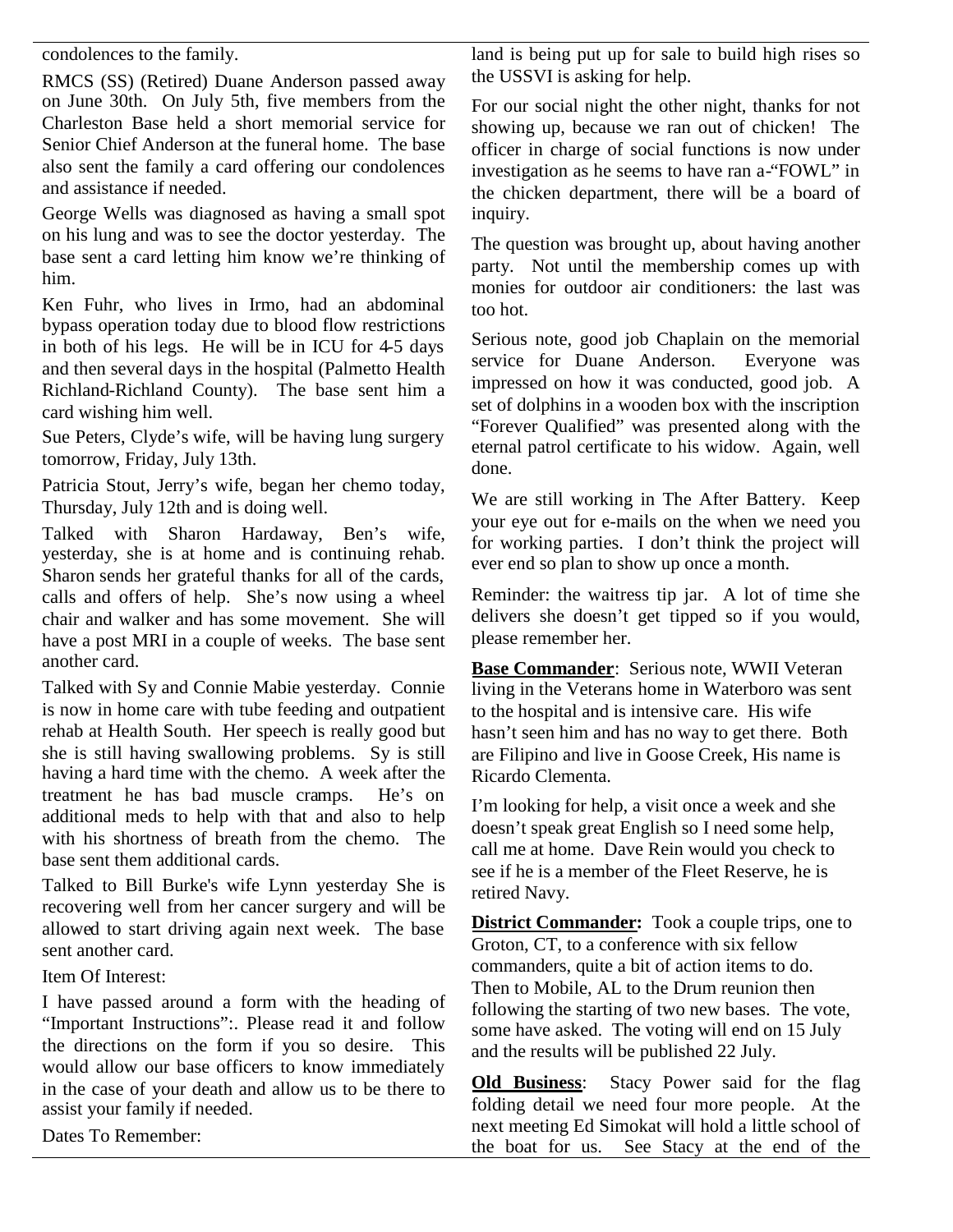July 19, 1997 – First SEAWOLF class submarine Commissioned.

July 20, 1960 – First submerged missile shoot by USS GEORGE WASHINGTON SSBN 598

**Public Affairs**: Base Commander: Before Richard says anything  $\overline{I}$  would like to thank him for all he has done for us and now he is going to get a little help from Larry Starland. Larry will help out in getting articles in the news paper and in the *American Submariner*.

Richard has an array of pictures of our various functions on a slide show for all to see, our thanks.

**Sub Vets WWII**: Lee Allison: Next meeting will be August 16th at Ryan's steak house in Summerville at 12 noon. We are looking for new members to help us out we also have WWII calendars 2008 this has all kinds of boats even the USS Bass which Jack was on. They are 6 dollars we also have some 2006 calendars which are free.

See you at Ryan's; and bring a present it is my birthday.

Reminder to all the Associate's…dues are due now!

Base Commander: for the benefit for the new members, you can join the WWII Sub Vets as an associate member.

**Veteran's Affairs**: Nick Nichols highlighted some items from the VA website. There is a big Red Cross computer scam by individuals trying to get social security numbers and personal information of people in the war zone from family members. TriCare is trying to raise fees again. Get your pneumonia immunization. This is generally recommended for people over age 65 and for anyone with chronic heart and lung illnesses or diabetes.

**Membership**: We have 276 members! A note about revised by laws: Dues are now due by 1 October 2007. If not paid by 31 December you will be drooped from national, there is no longer a grace period so please remember.

meeting.

Cap's for Kids, Tom Lufkin

The caps are in! We will present them next month but keep in mind that we have to limit the number of people due the fragile nature of these kids. We don't want to spread germs! I will get with Larry Starland for inputs to the newspaper and the American Submariner.

#### **New Business**:

#### **Good Of The Order**:

From Judy Highberger to Charleston Base, USSVI, a framed statement in regards to our veterans. The topic, "Please Remember Our Veterans". It will be on display in The After Battery. Our thanks for this gift thanks also to John Lookabill.

George Lisle gave some explanation on soft drinks and hard liquor, George, check your labels you must be in the hard stuff.

Mike Emerson (float and parades), since we have lost Mike Mulkey's son, I approached one of the Captains fire department about if they would like for us to display fire hats on our float and how we could get the hats, they will give us the hats it is up to us if we want to do this, let me know. Also we asked for help on the float, it would be nice to have more people to help, also we would like to see about getting in a few more parades. If you know any more that would be interested let us know. All we need is a little more participation.

Depth charge drawing # 271, the Neck got the luck of the draw, donated \$100 to The After Battery.

The Base Commander adjourned meeting at 1950.

## **\*\* End of the minutes for July 2007 \*\***

*"Don't tell mom I'm a submariner, she thinks I play piano in a whorehouse."*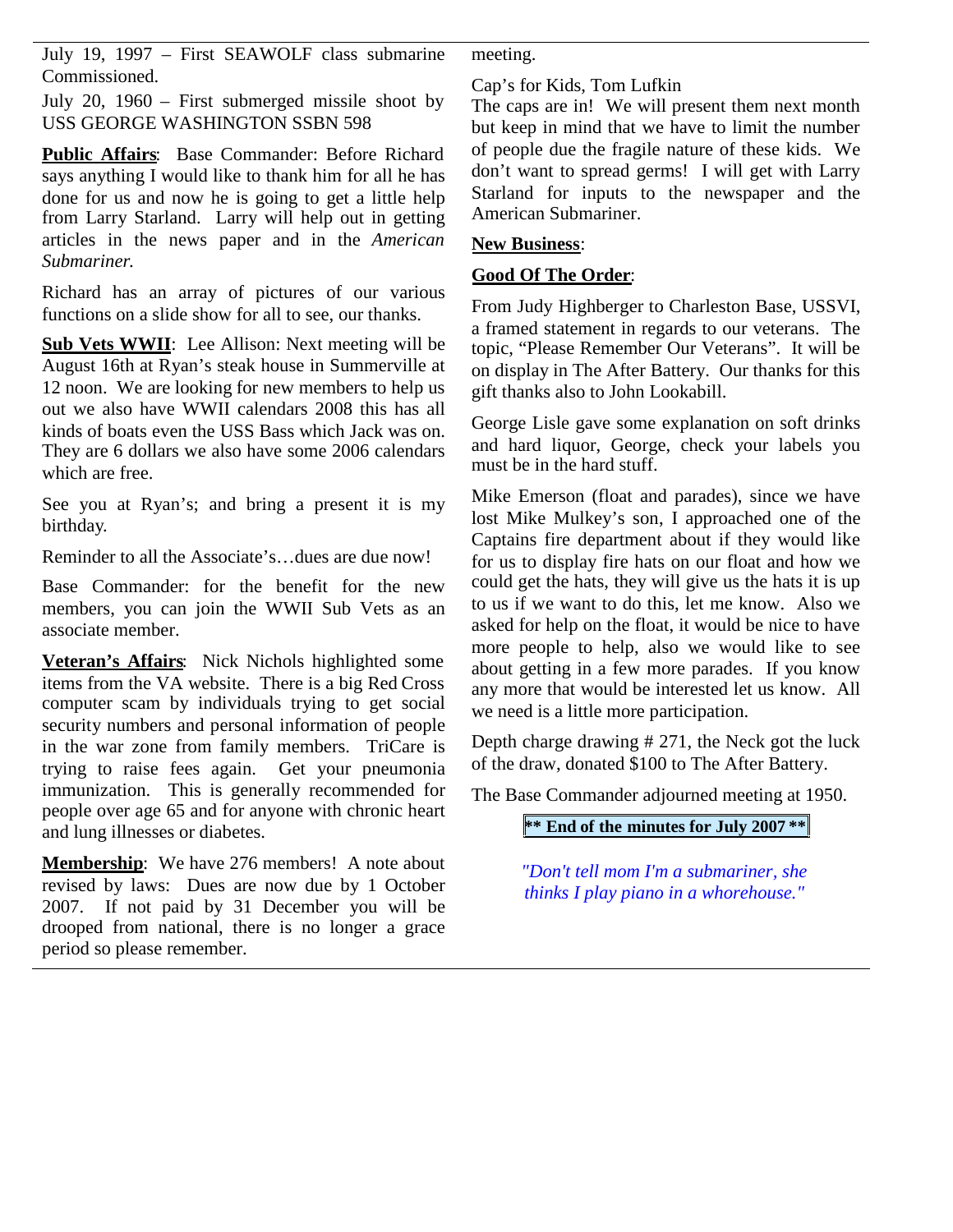|                | <b>August Birthdays!</b> |              |                |  |
|----------------|--------------------------|--------------|----------------|--|
| Addington      | Allison                  | Andersen, D  | Cates          |  |
| Chinn, R.      | Cleeve                   | Daughtery    | Davis, D.      |  |
| Freligh        | Gawronski                | Graff        | Hardaway       |  |
| Hutchinson, C. | <b>Ianuzzi</b>           | Irving       | Kirby          |  |
| LaRose         | Larsen                   | Lowman       | Morgart        |  |
| Morrow         | Mulkey                   | <b>Nelms</b> | <b>Roberts</b> |  |
| Turner         | Wise                     | Young        |                |  |

#### **Membership and Dues Information:**

Remember!!! The bylaws changed. Dues are payable by 1 October. Pay early; avoid the rush. You can pay me at the meeting or send your dues to me. Not sure how much you owe? Just ask me. I'll have a list at the meeting.

We are still the third largest base in size. We have 277 members behind Groton (2,278) and San Diego (327). Keep on recruitin'!

If you have any changes to your membership info (address, phone, e-mail, etc.) you can make those changes directly on-line in the Sub Vets national database. If you want, I can make the changes for you...just let me know. If you have changes, please let me know at **chasbasemembernews@sc.rr.com** or **carlc@sc.rr.com** or call 875-3098. This is so we can keep our local information current and accurate. PLEASE send changes to me! I update the COB, Chaplin and others with contact/personal information.



August 9 – Regular meeting, 1900, FRA Branch 269

| <b>August Submarines Lost:</b> |        |                 |  |  |  |
|--------------------------------|--------|-----------------|--|--|--|
| <b>USS</b> Grunion             | SS 216 | August 16, 1942 |  |  |  |
| <b>USS Pompano</b>             | SS 181 | August 29, 1943 |  |  |  |
| <b>USS Flier</b>               | SS 250 | August 13, 1944 |  |  |  |
| <b>USS Harder</b>              | SS 257 | August 24, 1944 |  |  |  |
| <b>USS Bullhead</b>            | SS 332 | August 6, 1945  |  |  |  |
| <b>USS Cochino</b>             | SS 345 | August 26, 1949 |  |  |  |
|                                |        |                 |  |  |  |

*There is a port of no return, where ships May ride at anchor for a little space And then, some starless night, the cable slips, Leaving an eddy at the mooring place . . . Gulls, veer no longer. Sailor, rest your oar. No tangled wreckage will be washed ashore.*

#### **From the Base Commander**



Results of the District 4 Commander election are in. Everyone with e-mail should have already been informed. If your buddies don't have e-mail please let them know what's going on! Congratulations to Jerry Stout on his re-election as District 4 Commander! He will serve in this position for the next year.

On behalf of the entire membership I want to publicly extend a great big THANK YOU to our member, Gary Becker and his assistant Micah Mantooth for their dedication and hard work in The After Battery. Gary and Micah were out after their normal workday (until late at night) on a few occasions to do plumbing and carpentry work needed to help get The After Battery finished. They helped us move the water heater, move and re-plumb sinks and the ice machine. Thanks guys!!



Another big THANK YOU is extended to Larry Sims for his recent donation of \$200.00 to The After Battery!

**What ever happened to "Buddha Bucks"?**

**Terminology Trivia** *"The Devil to Pay"*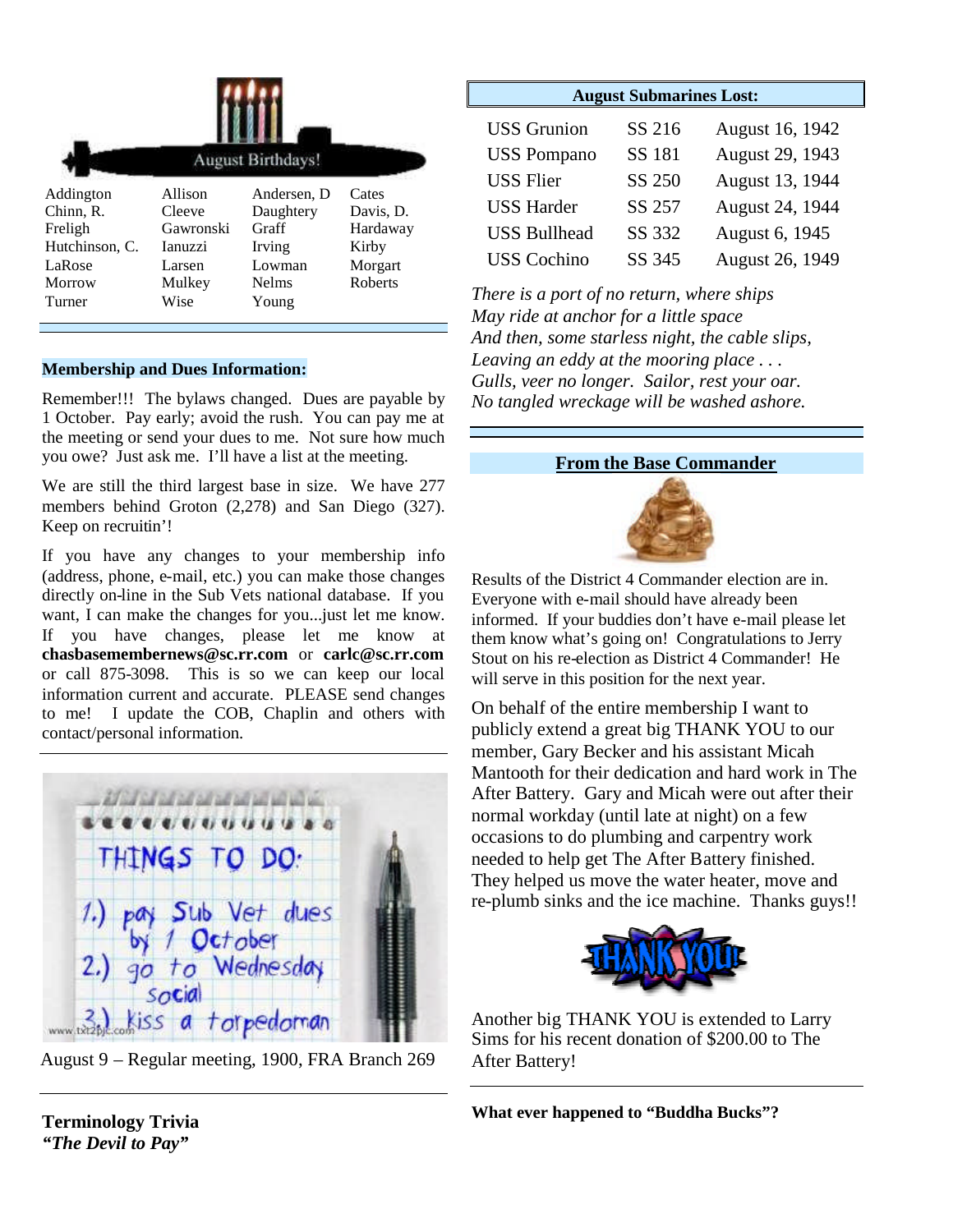To pay the deck seams meant to seal them with tar. The devil seam was the most difficult to pay because it was curved and intersected with the straight deck planking. Some sources define the "devil" as the below-the-waterline-seam between the keel and the adjoining planking.

#### *"Between the Devil and the Deep Blue Sea"*

The devil seam was the curved seam in the deck planking closest to the side of the ship and next to the scupper gutters. If a sailor slipped on the deck, he could find himself between the devil and the deep blue sea.

#### **Two Submariners Recall Their Days At Sea** By Ryan Smith

*Ed. Note: John Clarkin is a member of USSVI, Charleston Base. He lives in Conneaut Lake, PA*

Published in the *Meadville Tribune*, Meadville, PA, May 25, 2007

U.S. Navy veterans John Clarkin and Hal Tubbs are both part of that select company familiar with life and service aboard a submarine. Clarkin, now 83, served during World War II with the crew of the USS Piper, which completed various missions in the war's Pacific theater.

"Between the sanity of the 'civilian type' world and the salt of the Old Sailor's Home there lies a breed of men called Submariners." — from the USS Halfbeak's statement of purpose, Feb. 4, 1971. U.S. Navy veterans John Clarkin and Hal Tubbs are both part of that select company familiar with life and service aboard a submarine. Clarkin, now 83, served during World War II with the crew of the USS Piper, which completed various missions in the war's Pacific theater.

Tubbs, 57, served stateside during the Vietnam War era aboard both the USS Narwhal nuclear submarine, as it was first commissioned, and the USS Halfbeak. As part of its Memorial Day weekend coverage, the Tribune recently brought both men together for a conversation about their service.

#### *Going below*

Clarkin said he joined the Navy in June of 1941 at the age of 17. After serving on a destroyer ship charged with delivering supplies to England prior to the United States' entry into the war and serving in Africa, he volunteered for submarine service in 1944. "Next stop, I'm out in Pearl Harbor. I didn't see the states (again) until the war was over."



#### **USS Seawolf Makes New Home In Pacific Northwest**

BREMERTON, Wash. -- During a small ceremony at Naval Base (NB) Kitsap Bremerton's Delta pier, sailors welcomed the Seawolf-class fast-attack submarine USS Seawolf (SSN 21) to the Pacific Northwest on July 22.

The submarine transferred from its previous homeport of New London, Conn., to permanently reside in Bremerton.

Today, we celebrate the arrival of the USS Seawolf to the great Pacific Northwest, said Capt. H.H. Butch Howard III, commander of Submarine Development Squadron 5. The first arrival signifies the vast expansion of the fast attack submarine presence here at NB Kitsap as well as adding about 213 more service members to our outstanding community.

Seawolf s change of homeport is in line with the submarine force s enhanced emphasis on Pacific Fleet operations, with 60 percent of US Navy submarine intended for permanent stationing in the Pacific Fleet, said Lt. Kyle Raines, Commander, Submarine Group 9 public affairs officer. The submarine will join the aircraft carrier USS John C. Stennis (CVN 72) which is homeported in Bremerton, and eight Trident ballistic missile submarines homeported in NB Kitsap Bangor. The Navy is appropriately shifting its fleet to address the more serious threats in the Pacific, said Congressman Norm Dicks. It represents another indication of the growing importance of Puget Sound as a strategically-critical West Coast homeport.

The submarine was designed to operate autonomously against the world s most capable submarine and surface threats, having the highest tactical speed of any United States submarine. Built in Groton, Conn., and commissioned in 1997, the 353-foot submarine was the first in its class, replacing the smaller Los Angeles-class submarine. The high-speed submarine will bring a 140 man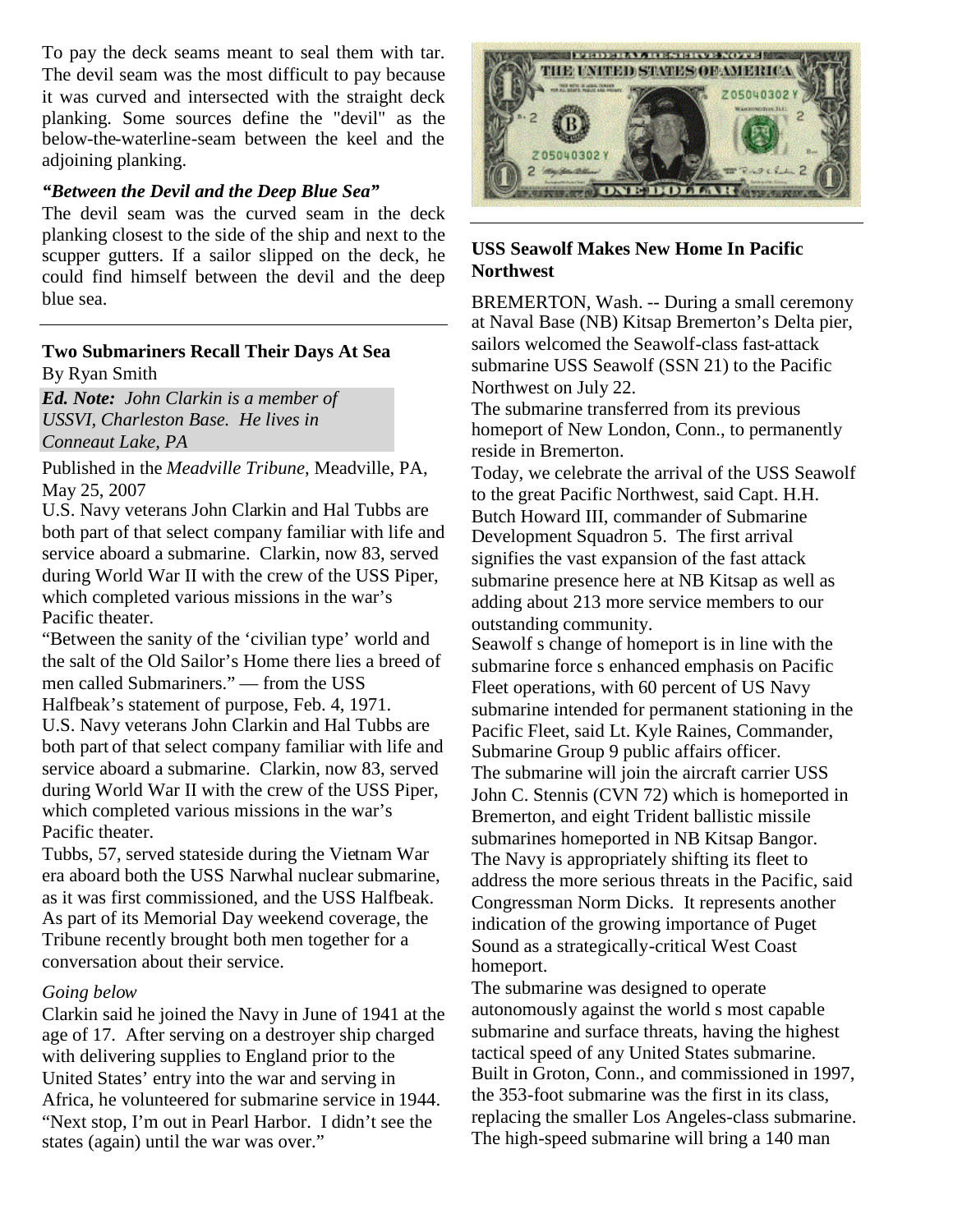The Piper was directed to complete three missions during Clarkin's service. The first, he said, was a "wolf pack" duty where the sub served as a lifeguard for Allied ships that had been shot down in Japan and prevented Japanese forces from sending supplies to Iwo Jima. That was a 65-day-long patrol, he said. Following that mission was a trip to Japan's northern "polar region," joined by a Navy photographer, with the objective of scouting the area as a possible point for an Allied invasion. Action there, said Clarkin, included fog-covered skirmishes with enemy ships and the sub accidentally hitting a whale. The third mission Clarkin was involved in found the sub's crew stationed in the mine fields of Japan's Yellow Sea. He was assigned look-out duty, and one evening the sub was rocked by a near-miss enemy charge. "I got hit bad by the force", he said. "They said I almost went overboard. I got out of look-out

# duty, anyway, before being put back into commission the next day."

#### *Aug. 9, 1945: Nagasaki, Japan*

Under the order of President Harry S. Truman, U.S. forces detonated nuclear forces over Nagasaki, Japan, on Aug. 9, 1945 — three days after nuclear-bombing on the city of Hiroshima.

"We were so close to Nagasaki, they dropped the second bomb and we were told, 'Go as deep as you can and stay down as long as you can until this thing blows over,' " said Clarkin. "We were probably too close for comfort."

#### *'What are we gonna do with a girl?'*

As the war in the Pacific approached its end, Clarkin said the Piper's crew received its orders to enter the Sea of Japan. It was there, he said, that the sub encountered and picked up two Japanese people from a sinking ship. One was thought to be a young girl. "What are we gonna do with a girl?" was the general question, Clarkin said, because standard prisonerhandling procedures at that time only addressed males.

It was only after setting up a sheet as a tent for her privacy and taking other measures, he said, that the crew realized the girl was, in fact, a young boy. Later that same day, the crew picked up four more Japanese prisoners, men who were floating at sea on a raft. "These guys didn't want to come on" board, he said. "They turned their backs, thinking we were going to shoot them."

As the post-war, idle weeks at sea wore on, Clarkin said the crew didn't forge friendships with the enemy prisoners — or vice versa — but the men did find in

crew as well as keep a continual supply of overhaul work and maintenance at the Puget Sound Naval Shipyard.

For submariners in the area, the arrival of Seawolf represents much more, said Howard. With the fast attack presence, there comes an expansion of opportunity and a unique opportunity for our submarine Sailors. They will be able to expand their experience base, far beyond the traditional ballistic submarine structure that has been in place here for almost three decades.

#### **Send a Marine an E-Mail**

#### *Ed. Note: Support as your conscience dictates.*

"US Marine Colonel Simcock, the commander of USMC Regimental Combat Team 6 in Iraq, is asking for 6,000 positive emails to his Marines. That's one email for each Marine in his RCT command. COL Simcock is concerned about the effect of the negative barrage that those Marines are getting through the electronic media. I've attached an excerpt from an interview with him. So far, they've only mustered 2,000 emails. That's a crying shame compared to the amount of crap I get daily in email.

"This is a legitimate request. It's not one of the "little Johnny wants to break the world's record in Christmas cards" situations. It takes only 30 seconds of your time. Here's the address: RCT-6lettersfromh@gcemnf-wiraq.usmc.mil If you're reading this email, then you can probably click on the address, type a few words, and then hit "send" to be all done. It doesn't have to be the Gettysburg Address.

Something as simple as "Hello, Marine. We thank you for what you're doing. You are in a noble task. Don't let anyone tell you otherwise. Best wishes & get home soon" is more than sufficient.

# **Veterans Affairs Chief Nicholson Resigns**

By Terence Hunt, The Associated Press, July 17, 2007

Veterans Affairs chief Jim Nicholson, who was forced to defend his agency's performance after revelations of shoddy health care at Walter Reed Army Medical Center, announced Tuesday he is resigning to return to the private sector.

Nicholson has been head of the VA since February, 2005. Before that, he was U.S. ambassador to the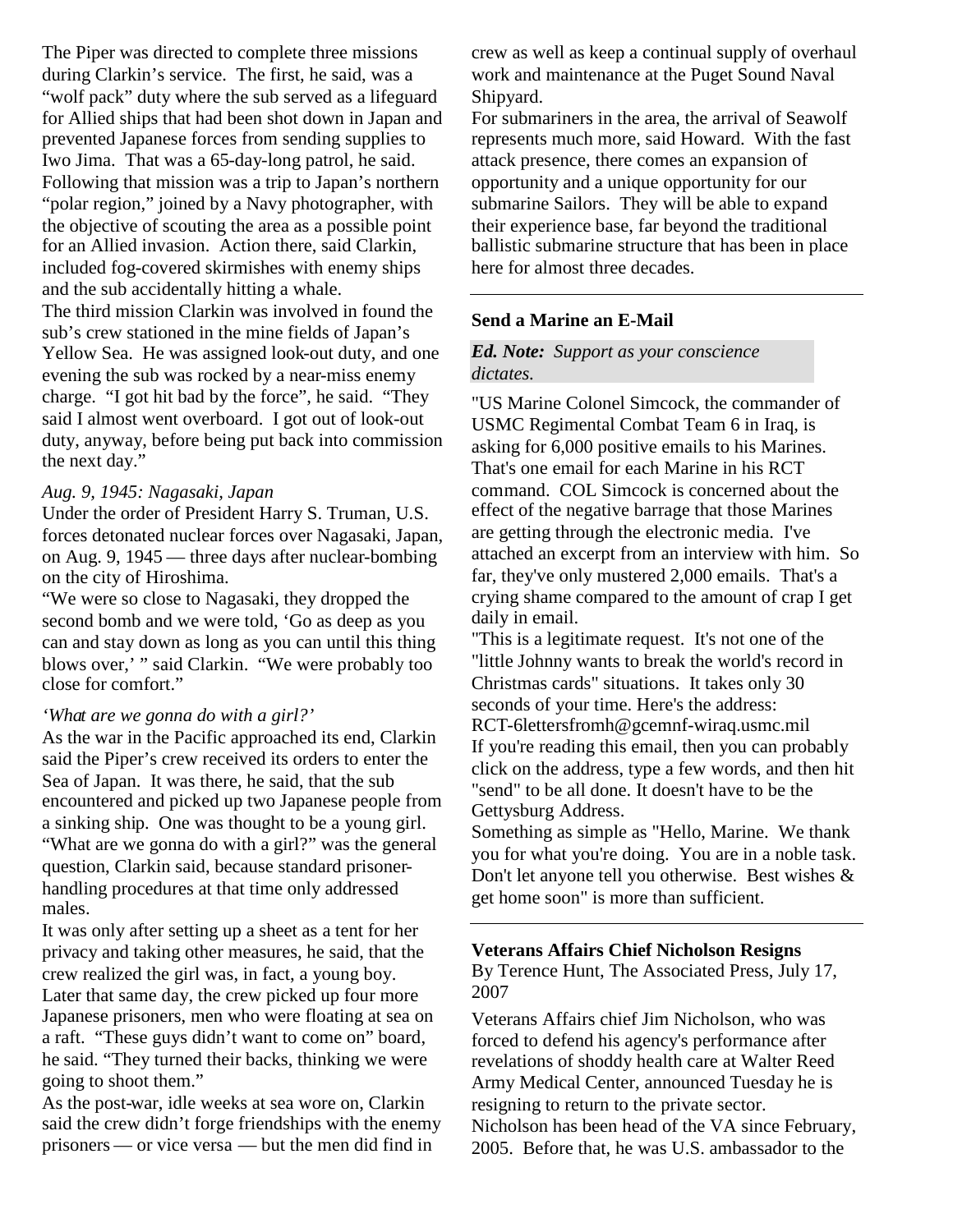each other some reprieves to the general monotony of life aboard a submarine.

Clarkin said he and one prisoner occasionally took turns writing the same phrases in English and Japanese, respectively, on a Navy-issue handkerchief. The prisoner also drew on it a caricature of a Japanese warrior committing ritual suicide following defeat. That handkerchief was eventually given to the U.S. naval museum in New London, Conn.

#### *'It was what you did'*

Tubbs, who served in New London from 1968 to '71, didn't see war action but went out on numerous practice runs and maneuvers. He noted that he and both of his brothers — all Spartansburg natives were in the service during the same period. At a time when Vietnam War protests were common and occasionally quite visible, such events had no effect on the Tubbs' way of thinking. At least for the members of his family, service "was what you did." "There wasn't any question whether you were right or wrong, or what the policy of the United States was or anything else," he said — it was a simple matter of service to country.

Clarkin agreed, indicating that fighting in the war, for many, came without question. That being said, "none of us actually felt that we were going to survive the war. (Death in battle) just seemed inevitable. ... Every time we went out (on a mission), I said 'Hey, this is it.' "

#### *'We're fading away'*

Clarkin said that by the war's end, roughly 3,500 American submarine personnel had been killed in the line of duty, leaving around 7,000 veterans to be discharged from service. He said the last he checked, about 2,000 of those veterans are still living. "So, we're fading away. We're dropping like flies." "But", he said, looking toward Tubbs, "they're the ones that are going to keep our legacy alive."



*World War II vet John Clarkin talks in his home about his time spent on the USS Piper in the Pacific Ocean, including the time the submarine was ordered to dive down as far as it could go, for as long as it could stay down. Later he found out it was because an atomic bomb was being dropped on*

Vatican.

Nicholson has overseen a vast network of 1,400 hospitals and clinics, which provide supplemental care and rehabilitation to 5.8 million veterans. Earlier this year, the VA was embarrassed by revelations of poor health care at Walter Reed for veterans wounded in Iraq and Afghanistan. Nicholson was named by President Bush to lead an interagency task force of seven Cabinet secretaries to determine what could be done immediately to improve veterans' care.

Nicholson defended the Veterans Administration, but acknowledged there is room for improvement. 'When you're seeing over 1 million patients a week, you have to be very good, and if there is any one patient who doesn't get the care that they deserve, that's unacceptable,' Nicholson said in March. 'The American people can feel very good about the health care system that their VA is providing to veterans,' Nicholson said then, 'but if there is a case where a veteran gets lost in the system, or suffers anxiety or their family does as a result of something we're not doing, that is unacceptable.'

#### **Vietnam War Facts:**

- 9,087,000 military personnel served on active duty during the official Vietnam era from 5 AUG 64 to 7 MAY 75.
- 2,709,918 Americans served in uniform in Vietnam which represented 9.7% of their generation.
- 240 men were awarded the Medal of Honor during the Vietnam War
- --58,148 were killed in Vietnam. The first man to die was James Davis, in 1958. He was with the 509th Radio Research Station. Davis Station in Saigon was named for him.
- 75,000 were severely disabled of which 23,214 100% were disabled
- 5,283 lost limbs & 1,081 sustained multiple amputations
- Average age of men killed: 23.1 years. Of those killed, 61% were younger than 21, 11,465 of those were younger than 20 years old, and 17,539 were married
- Five men killed in Vietnam were only 16 years old. The oldest man killed was 62 years old.
- As of 15 JAN 04, there are 1,875 Americans still unaccounted for from the Vietnam War
- 97% of Vietnam Veterans were honorably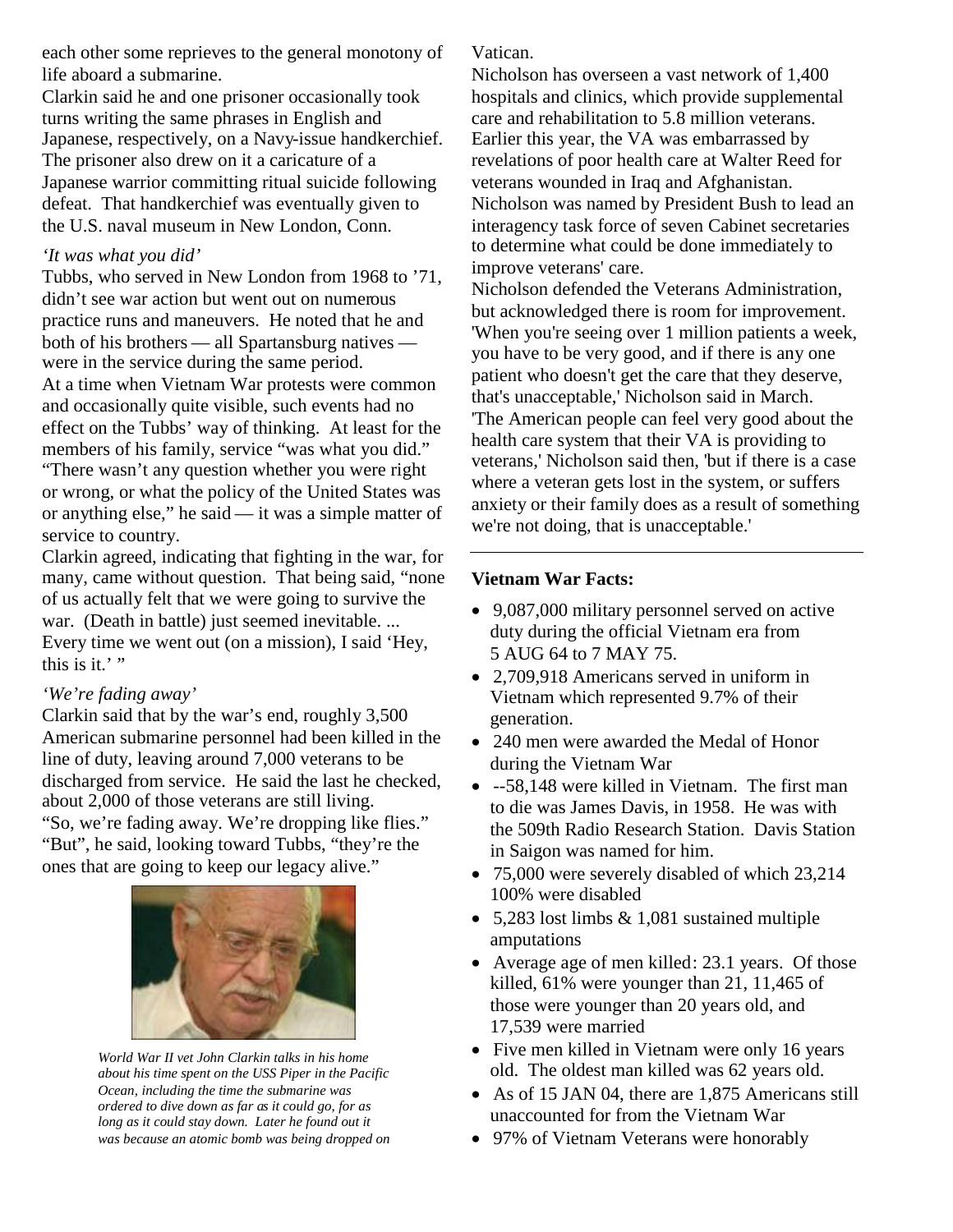

#### **Reunion News**

If you have information about a boat reunion that you want posted in the newsletter, please give me the details.

USS Lafayette SSBN 616 Reunion October 24 – 27, 2007, Charleston, SC Information: www.ssbn616homestead.com

Uss Spinax SS 489 – 17-21 October – Charleston, SC Terry Whitecar, 386-774-5873 – whitecar@iag.net

#### **From the District Commander**

Charleston Base Members:

The elections results are in and I have been duly elected as your District Commander. Thank you for your vote of confidence in performing the duties of District Commander. As the year moves forward, I will be completing all of the base visits. Yes, it has taken over a year to make every base meeting, however the geography is very large and Saturdays for me have been at a premium.

I visited First Coast Base, Jacksonville in July. They have their meetings on the third Saturday of the month at the American Legion directly outside the flyover for Mayport. That was my first time there. Their base is active in the boat sponsorship program and just recently entertained the USS Jacksonville when it made a port call in Mayport. The base has 52 members and had 29 members in attendance that day. I was welcomed as I am always with the depth charge drawing, and again was not the winner, however thoroughly enjoyed the group. I met a shipmate that knows Joe Funke, my COB on the Cavalla and Marvin (Maynard) Miller from the Skipjack. His friend told a bunch of lies about their liberty run in France. Marvin usually goes with me; however he had to see someone about a dog that day. If you can make the Charter Ceremony for Piedmont Base, please do. It will be held on July  $28<sup>th</sup>$  at 7:00 pm in Fort Mill, South Carolina. Bill Kennedy is already making plans to attend and I believe he has a joke to tell. If you need more information, please call me.

discharged

- 91% of Vietnam Veterans say they are glad they served
- 74% say they would serve again, even knowing the outcome
- Vietnam veterans have a lower unemployment rate than the same non-vet age groups.
- Vietnam veterans' personal income exceeds that of our non-veteran age group by more than 18%.
- 87% of Americans hold Vietnam Veterans in high esteem.
- There is no difference in drug usage between Vietnam Veterans and non-Vietnam Veterans of the same age group (Source: Veterans Administration Study)
- Vietnam Veterans are less likely to be in prison. Only one-half of one percent of Vietnam Veterans have been jailed for crimes.
- 85% of Vietnam Veterans made successful transitions to civilian life.

[Source: NM e-Veterans News 9 Jan 06 - Research accredited to Capt. Marshal Hanson, USNR (Ret.) & Statistical Source Capt. Scott Beaton]

### **The Things We Took For Granted… Civilians And Landlubbers Had No Idea!**





**S 1326 - Support Comprehensive Veterans**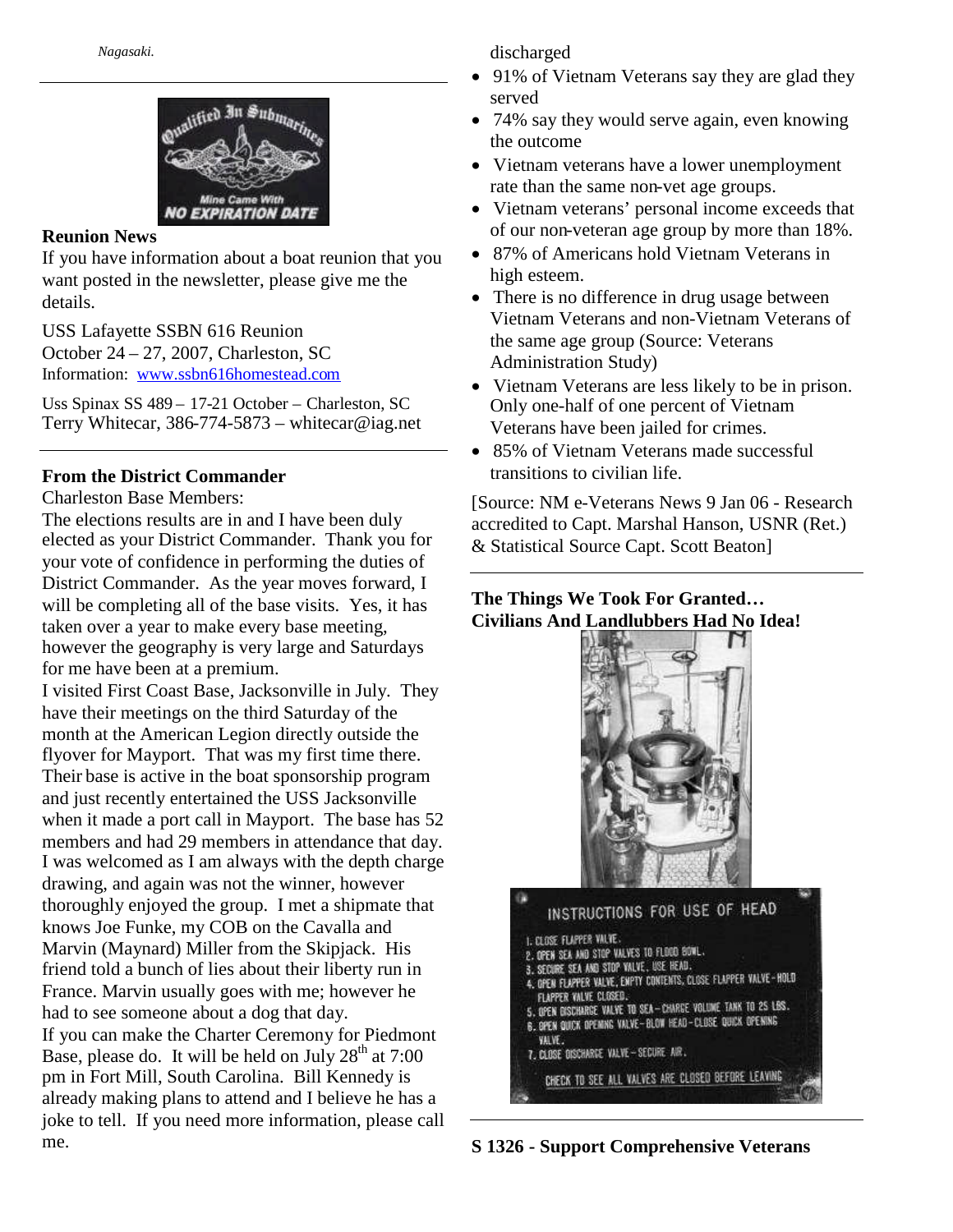The National Convention is coming up soon. I have seen that a few Charleston Members are making the cruise. I am not attending, however will send a representative in my place to attend the necessary meetings, so I can report back to the membership. The ship will be all Submariners, so the dress code has been relaxed and many of the activities have been organized specifically for USSVI.

I will close for now and in summary thank you again for the support in the past election. I promise to serve you and all district members to the best of my ability and to champion the issues that specifically affect our creed: *"To perpetuate the memory of our shipmates who gave their lives in the performance of their duties. That their deeds and supreme sacrifice be a constant source of constant motivation toward greater accomplishments. Pledge loyalty and patriotism to the United States Government."*

Jerry Stout, ERD4

#### **MEDICARE/TRICARE Cuts Coming in January 2008**

Stop MEDICARE/TRICARE Cuts of Physician Reimbursements; 10% Cut Scheduled for January 2008

With the Congressional August recess soon to be upon us, your elected officials will be in district for most of August. While they are nearby, please visit with them concerning the 10% MEDICARE (and thereby TRICARE) cuts in physician reimbursements automatically scheduled to take place in January 2008 as mandated by the Sustained Growth Rate (SGR) formula that has yet to be corrected by changing MEDICARE Law.

These MEDICARE cuts impact you as a military retiree in two ways:

1. TRICARE reimbursements are indexed as a percentage (max =100%) of MEDICARE Allowable Amount. Thus, even though you might not be MEDICARE eligible, your out of pocket medical expenses will increase.

2. Regardless of whether you have Basic TRICARE or TRICARE FOR LIFE, you might have difficulties finding a health care provider.

A recent American Medical Association survey of nearly 9,000 doctors shows that if the payment cut goes into effect:

• 60% of doctors would limit the number of new MEDICARE patients they accept;

#### **Benefits Improvements Act of 2007**

Please send the following message to your Senators

As a disabled career military veteran and your voting constituent, I ask for your co-sponsorship and active support of S. 1326, the Comprehensive Veterans Benefits Improvements Act of 2007, submitted by Senator Sanders.

The Comprehensive Veterans Benefits Improvements Act would make more than 25 separate changes to veterans' programs ranging from disability payments, to insurance premiums, to grants for disabled veterans to adapt their cars to make them easier to use. This legislation would address long-standing injustices in the VA and DoD benefit and retirement systems that veterans and their families have fought to correct for years. Among these changes are:

Repeal of the VA embargo of new enrollments of Category 8 veterans: Since January 2003, the VA estimates that more than 1.5 million category 8 veterans will have been denied enrollment in the VA health care system by fiscal year 2008.

Repeal of the prohibition against Concurrent Receipt which requires a dollar-for-dollar offset of military retired pay for disability compensation received from the VA. Retired pay is earned for a career of uniformed service and VA disability compensation is recompense for pain, suffering and lost future earning power due to service-connected disabilities. For that reason veterans should receive both payments and not have one offset the other.

Repeal of the Dependency and Indemnity Compensation-Survivor Benefit Plan Offset: Under current law, the survivors of veterans who die as a result of service-connected causes are entitled to compensation known as dependency and indemnity compensation, DIC. In addition, military retirees can have deductions from their pay to purchase a survivors annuity. This is called the Survivor Benefit Plan, SBP. However, if the military spouse dies from service-connected causes his or her survivors will receive a SBP payment offset dollar for dollar by the amount of the DIC payment they receive. Like the offset between military retiree pay and VA disability payments, this SBP/DIC offset unfairly denies beneficiaries the full amount of 2 programs that are meant to compensate for different loses.

Improvement of the Veterans' Claims process and procedures: This legislation takes a new approach